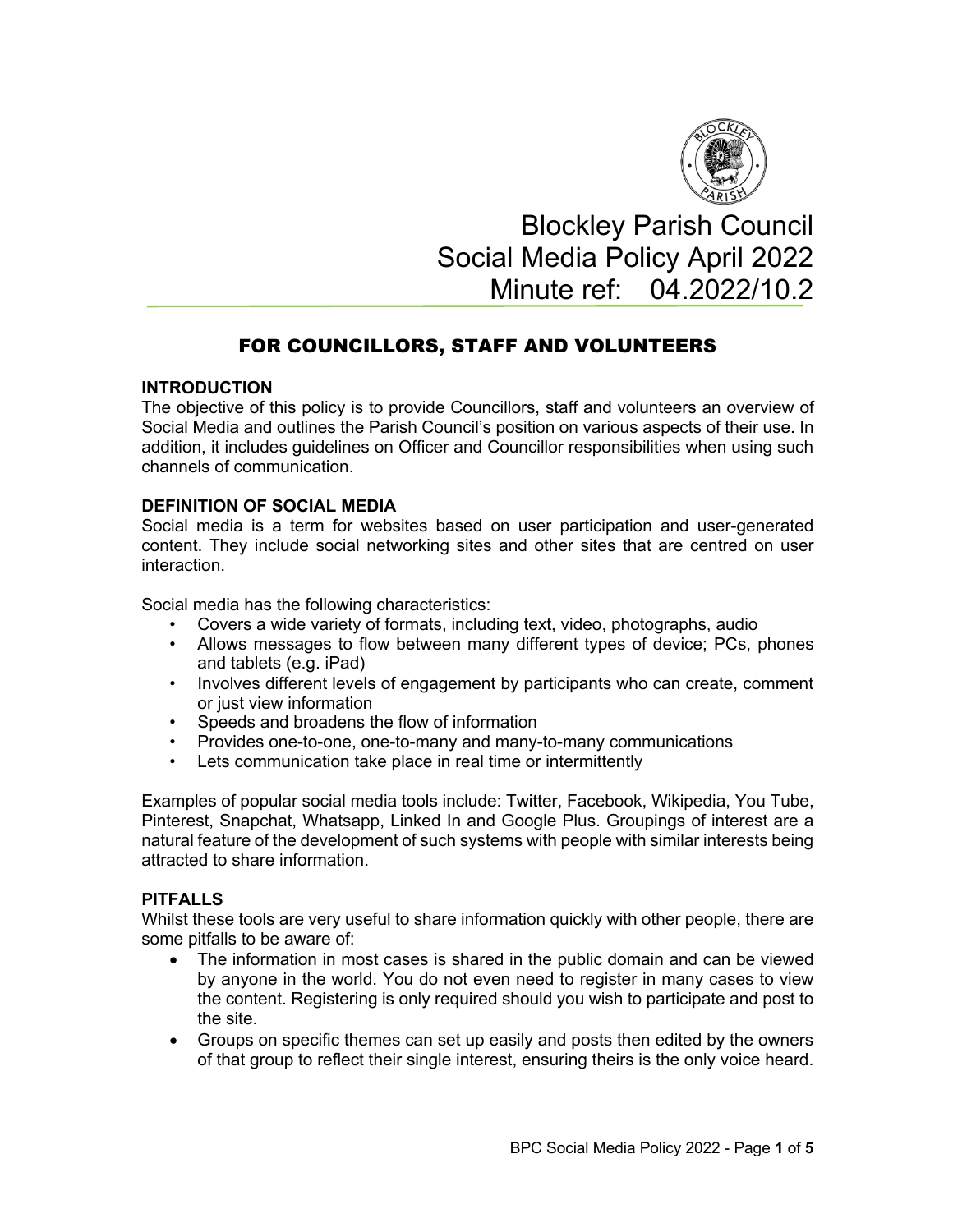There is no guarantee of truth and ill-informed comment and gossip is as likely to be found there as useful information.

• The nature of these tools is that information is shared immediately, and it is all too easy to respond instantaneously which can result in unintentionally inflaming a situation. Information can then be shared with other sites and be spread far beyond the intended audience. Friends of Friends may not be our Friends

It is also very easy to spend a lot of time viewing and responding to messages that would outweigh the value gained in the first place.

#### **PURPOSE OF THE POLICY**

Social media provides the Parish Council with the opportunity to communicate to a wide audience instantaneously on a range of subjects relating to its activities, providing updates, news, and information and passing on relevant information from other sources. It also provides an opportunity to communicate with the younger age group, the business community and hopefully the harder to reach groups.

The Parish Council make use of approved social media tools to quickly disseminate information but carefully control its use in order to minimise the risks as stated above. In the first instance this will include Facebook and Twitter.

#### **AIMS AND OBJECTIVES**

Social media can be used by the Parish Council as an effective and measurable way to achieve resident engagement and attract publicity.

The aim of this Policy is to ensure:

- Engagement with individuals and communities and successful promotion of Parish Council- based services through the use of social media
- A consistent approach is adopted and maintained in the use of social media
- That Parish Council information remains secure and is not compromised through the use of social media
- That users operate within existing policies, guidelines and relevant legislation
- That the Parish Council's reputation is upheld and improved rather than adversely affected
- That communication by use of social media is effective, timely, appropriate, useful, engages with a wider audience and utilises cross-promotion of other Parish Council communication tools (e.g. website, community magazine, linking Facebook to Twitter account etc)

Social media activity isn't something that stands alone, to be effective it needs to integrate as part of the general communications mix. Any planned campaigns, promotions and activities can be plugged in to social media platforms to increase reach and exposure. Refer to the Parish Council's Communications Policy.

#### **POLICY STATEMENT**

It is acknowledged that there is considerable potential for using social media which can provide significant advantages. The responsible, corporate use of social media is actively encouraged. The following applies equally to Officers and Members.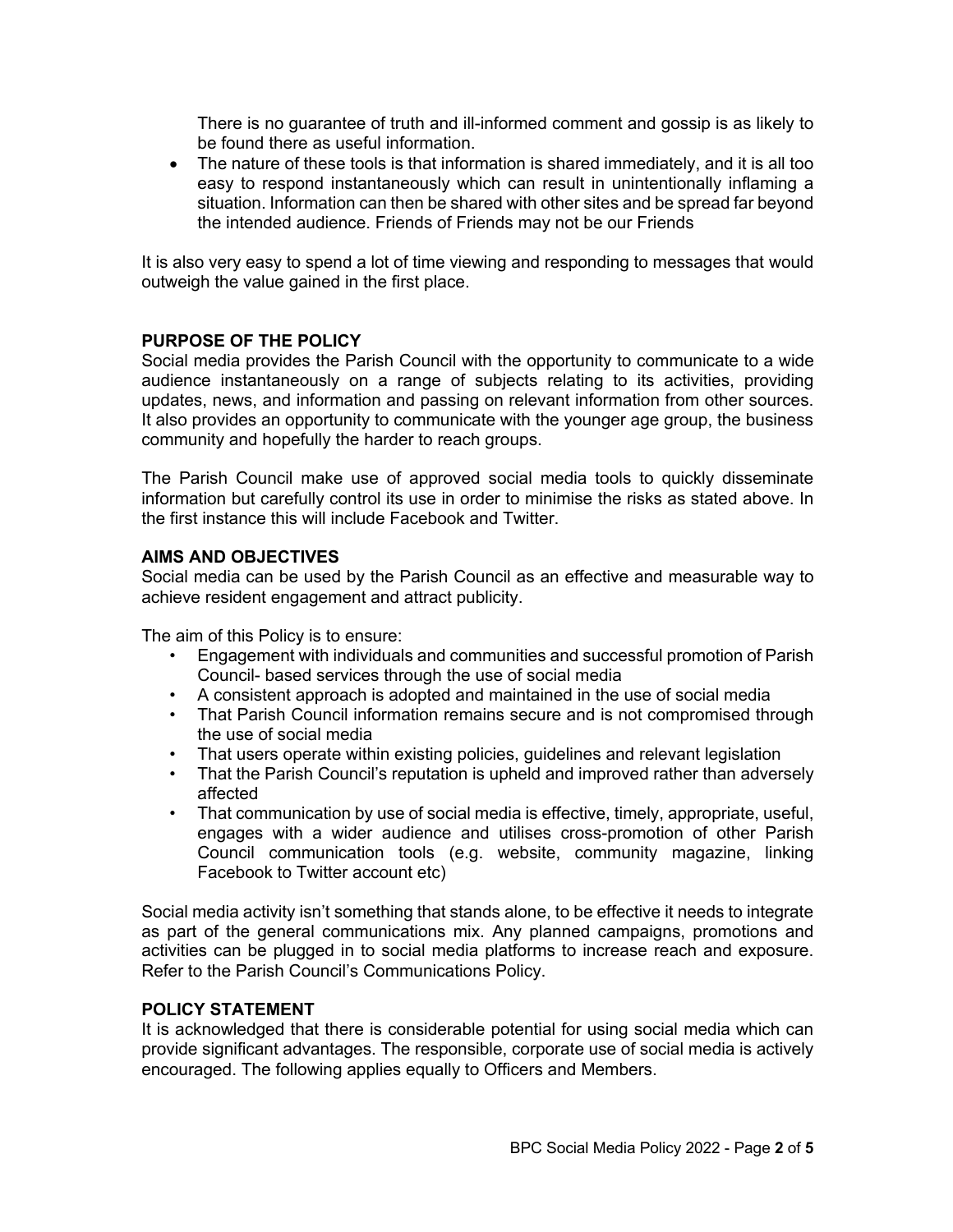This policy provides a structured approach to using social media and will ensure that it is effective, lawful and does not compromise Parish Council information or computer systems/networks.

Users must ensure that they use social media sensibly and responsibly and ensure that its use will not adversely affect the Parish Council or its business, nor be damaging to the Parish Council's reputation and credibility or otherwise violate any Parish Council policies.

As a representative of Blockley Parish Council using social media for **official updates and responses**, the following guidelines will set out the standards of behaviour expected:

- Be aware of and recognise your responsibilities identified in the Social Media Policy.
- Remember that you are personally responsible for the content you publish on any form of social media.
- Never give out personal details of others such as home address and telephone numbers.
- Ensure that you handle any personal or sensitive information in line with the General Data Protection Regulations.
- Know your obligations: you must comply with other Parish Council policies when using social media. For example, you should be careful not to breach Parish Council confidentiality and proprietary information policies.
- Show respect to all. You should be respectful of the authority and employees.
- Derogatory comments are always wrong.
- Use of the Parish Council's Facebook account must always reflect the Parish Council's position/decisions on a matter and in no circumstances must it be used to express personal opinion, particularly when used by a Councillor. If unsure, say nothing.

Councillors are at liberty to set up personal accounts using any of the tools available but should ensure they are clearly identified as personal and do not in any way imply that they reflect the Parish Council's view. When using social media in a personal context, be aware that readers may associate your comments with your role as parish councillor, particularly when posting in shared-interest groups such as "Blockley Noticeboard".

Councillors should at all times present a professional image and not disclose anything of a confidential nature. Comments of a derogatory, proprietary or libellous nature should not be made and care should be taken to avoid guesswork, exaggeration and colourful language. It may help to use a disclaimer. When using social media for personal purposes, you must not imply you are speaking for the Parish Council. Avoid use of the Parish Council e-mail address, logos or other Parish Council identification. Make it clear that what you say is representative of your personal views only. Where possible, you should include a standard disclaimer, such as: "Statements and opinions here are my own and don't necessarily represent the Parish Council's policies or opinions".

#### **RESPONSIBILITIES**

The Parish Clerk is the designated owner of the Parish Council social media channels agreed by the Parish Council. Councillors officially appointed by the Parish Council may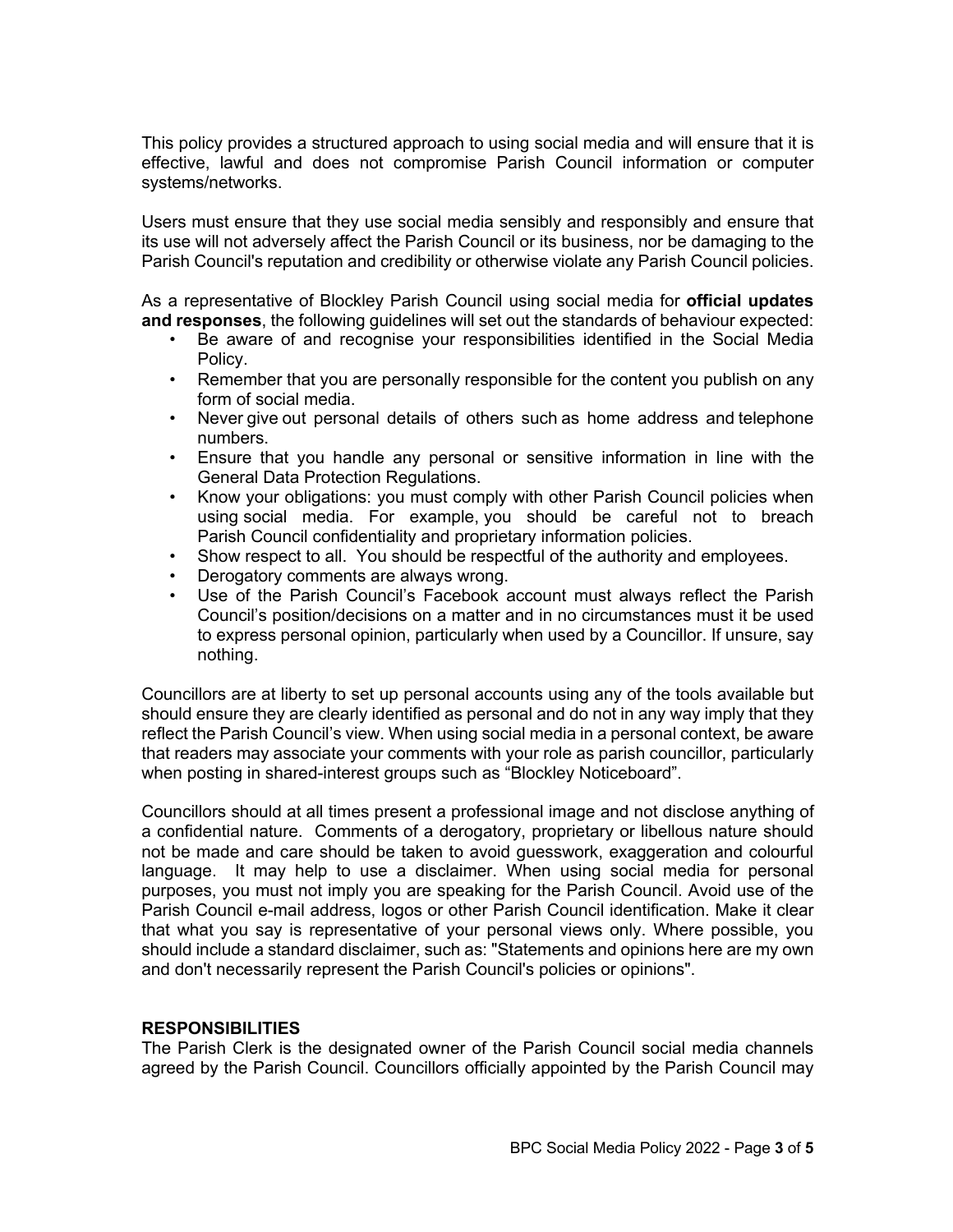assist the Parish Clerk to disseminate information. However, all must ensure they follow this policy. No account details may be changed without the permission of the Parish Clerk.

# **ADDITIONAL GUIDANCE FOR COUNCILLORS -** *social media and meetings*

The Parish Council encourages Councillors to keep residents informed of Blockley Parish issues and the use of social media can help with this. Below are some extra guidelines for Councillors to consider for the use of social media during meetings:

- Handheld devices and laptops are permitted for use during meetings to allow environmentally friendly and effective use of meeting papers. The use of such devices is intended to improve communication and not to interrupt or distract anyone taking part in the meeting. Ensure the volume on all electronic devices is turned to 'mute'.
- Councillors' tweets/blogs during Parish Council meetings should refer to the discussions which are taking place at the meeting - tweeting/blogging about other subjects will show the public and other attendees at the meeting that you are not engaging properly in the meeting.
- Councillors have a responsibility to take Parish Council business seriously and it is not appropriate for members to use social media to tease or insult other members. Blockley Parish residents expect debate and to be informed about Parish Council business, not witness petty arguments.
- Remember that if you break the law using social media (for example by posting something defamatory), you will be personally responsible.

# **FACEBOOK/TWITTER STRATEGY**

Social networks are rapidly growing in popularity and are used by all ages in society. The most popular social networks are web-based, commercial, and not purposely designed for Parish Council use. They include sites like Facebook, MySpace, Bebo, and Xanga. For individuals, social networking sites provide tremendous opportunities for staying in touch with friends and family. For the Parish Council the sites provide a modern alternative means to communicate with residents of the Parish.

Facebook, for example, offers a rich platform allowing you to share unlimited content, including images and videos.

Example activity:

- Share articles / blog posts / expertise
- Start discussions and ask questions to encourage interaction
- Create surveys to encourage participation from visitors
- Upload images and videos
- Generic news what's happening in the area.

One of the hallmarks of online networks is the ability to "friend" others – creating a group of others that share interests and personal news. Care should be exercised when accepting invitations to friend others within personal social networking sites.

Good practice guidelines for the use of Facebook and Twitter by the Parish Council as a body or Councillors as individuals are: